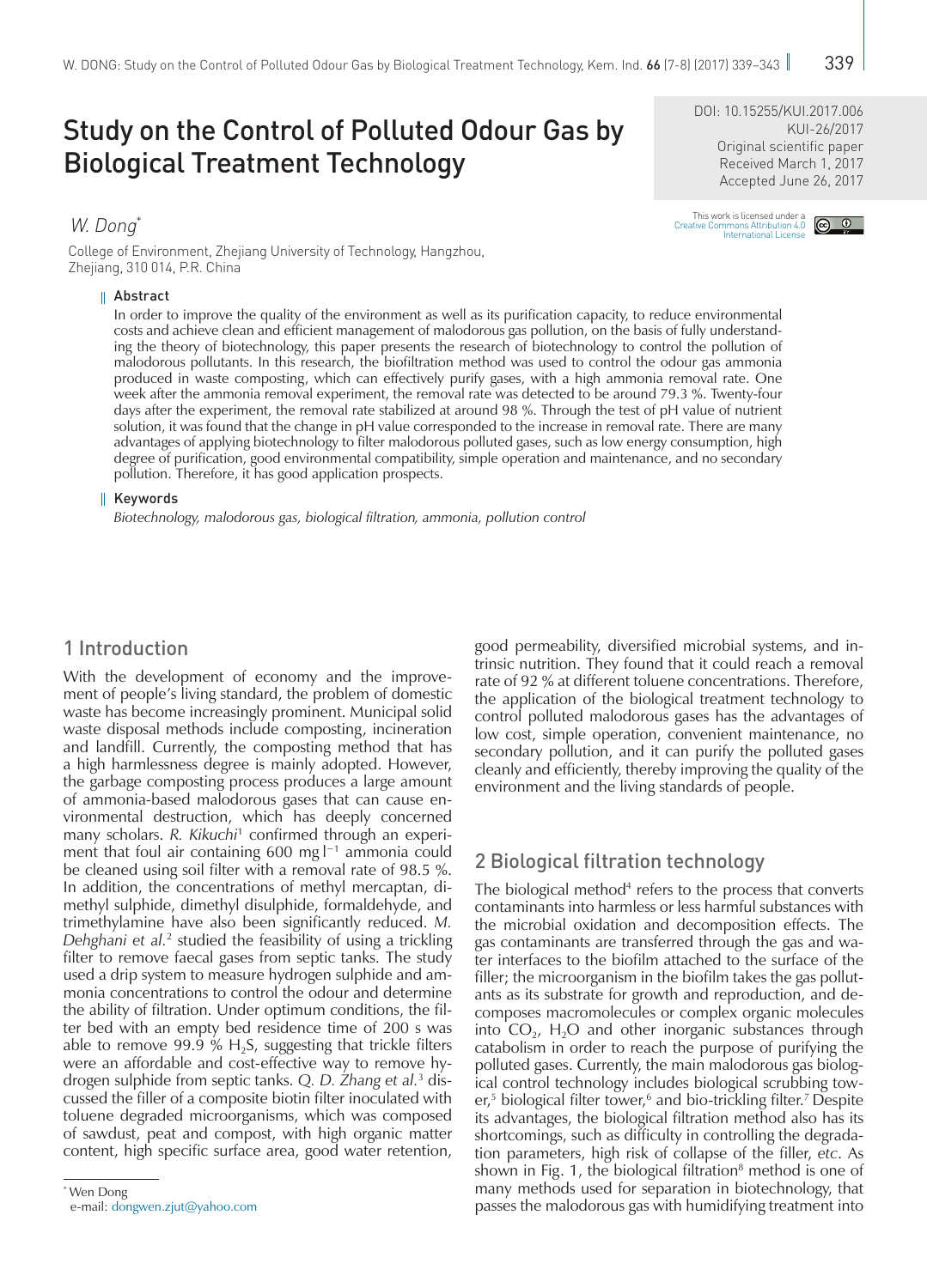a biofilter filled with filler to contact with the biological membrane attached to the surface of the filler in order to be converted into simple inorganic matter after being degraded by the microorganism, and discharges the purified gas from the top of the filter. Its characteristics are that biological phase and liquid phase are not flowing and there is only one reactor-biofilter. The filler of the biofilter needs to maintain a certain pH range and nutrition to ensure metabolic requirements. The biological filtration method uses a combination of liquid absorption and biological treatment, and its essence of removing pollutants is to take the malodorous gas as the nutrient for the microbial life activities so that it is absorbed, metabolized, and utilized by microorganisms. When the biodegradation of malodorous gases is carried out using biofilter, the physical and chemical properties of the contaminants may have a certain effect on the treatment effect of the reactor. Therefore, it is essential to select the appropriate microorganisms to ensure the deodorization efficiency. The performance of the reactor in biological filtration is important, and the performance parameters of the biofilter include residence time, removal load,<sup>9</sup> removal rate, *etc*. The removal load of the pollutant volume refers to the amount of removed contaminants *per*  unit *per* volume by the packing layer, which is the most important parameter for evaluating the filter performance.



*Fig. 1* – Biofiltration process

## 3 Application of the biological filtration method in malodorous gases

## 3.1 The origin of malodorous gas

The national standard GB14554-93 defines a malodorous gas<sup>10</sup> as a gaseous substance that stimulates the olfactory organ, causes unpleasant mood, and damages the living environment. It is mainly derived from industrial production, municipal sewage, sludge treatment, and waste disposal facilities. According to their composition, odour gases can be divided into five categories: sulphur compounds, nitrogen compounds, halogen and its derivatives, hydrocarbons, and oxygen-containing organic matter. Different treatment facilities and processes will produce different malodorous gases. For example, sewage treatment plants will produce  $H_2S$  odour, waste composting will produce  $NH<sub>3</sub>$ , amines, sulphides, fatty acids and other odours, sludge drying will produce mercaptans and dimethyl sulphide gas. This study is aimed at the control experiment of  $NH<sub>3</sub>$  produced during the process of waste composting.  $NH<sub>3</sub>$  is one of the major components of malodorous gases and has corrosive and stimulating effects on the exposed skin tissues. When its concentration is too high, it is even likely to cause cardiac arrest and respiratory arrest through the reflex of the trigeminal nerve endings.<sup>11</sup>

#### 3.2 Malodorous gas treatment experiment with filter

#### 3.2.1 Experimental purpose

In order to verify the effect of biological filtration on the filtration of malodorous gases,  $NH<sub>3</sub>$  removal experiments were carried out.

### 3.2.2 Experimental materials and methods

#### (1) Degrading bacteria

The activated sludge<sup>12</sup> of an aeration tank of a domestic sewage treatment plant in Hangzhou, Zhejiang province was adopted in this experiment to treat the sewage containing metabolic waste and food residues. The activated sludge had high microbial content, and the main microorganisms were aerobic isolates, yeasts, *etc*. The degrading bacteria with denitrification ability were screened out by the domestication breeding<sup>13</sup> method and placed in the filling layer for growth and biofilm culturing.

#### (2) Waste gas

The exhaust gas used in the experiment was the  $NH<sub>3</sub>$ exhaust with a high purity after dilution. The composition and proportion of the circulating nutrient solution were as follows:  $K_2HPO_4$  1.2 g  $I^{-1}$ , NaHCO<sub>3</sub> 1 g  $I^{-1}$ , MgCl<sub>2</sub> ⋅ 6H<sub>2</sub>O 0.2 g l<sup>-1</sup>, NaCl 0.07 g l<sup>-1</sup>, glucose 0.02 g l<sup>-1</sup>.

#### (3) Biological filter tower

The tower is divided into two layers, placed with two layers of packing which are supported by a plexiglass plate. A layer of gauze is paved on the gas plate and multiple pores are opened on the plate to avoid obstruction. For the selection of packing material, compost and microporous medical stone were chosen because of their rough surface and large specific surface area which is conducive to biofilm attachment and their low price as well as their capacity to release a variety of trace elements to provide inorganic nutrients for the biofilm. When used, the medical stone is crushed and thoroughly washed with distilled water and dried at 105 °C for 24 h for sieving. The medical stone particles with a particle size of 4 to 5 mm are taken as the packing material of the biological filter.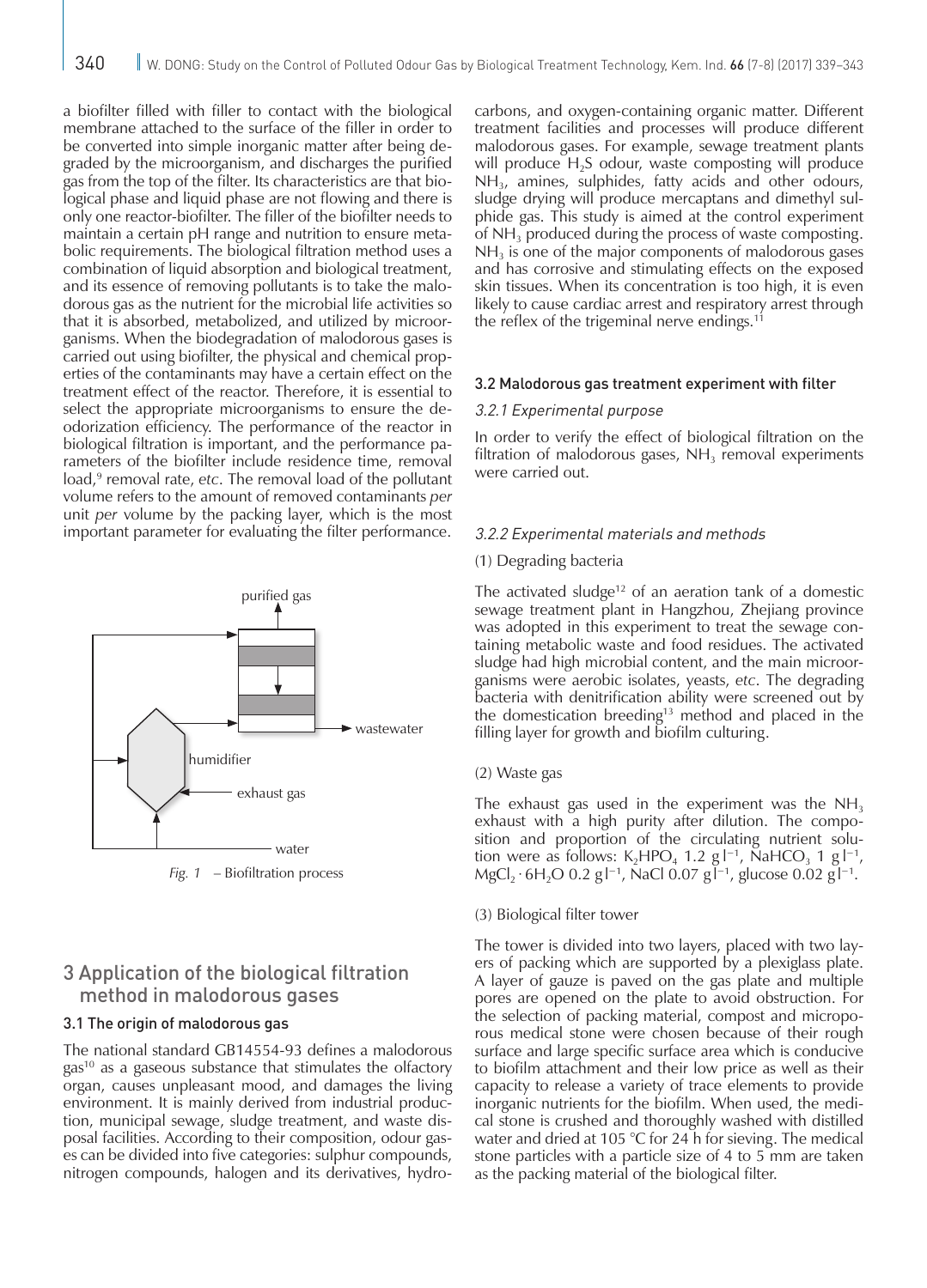#### (4) Degradation principle

Nitrification is completed based on the activities of nitrifying bacteria.14 The reaction process of nitrite bacteria oxidating ammonia is as follows:

$$
2NH_3 + 3O_2 \rightarrow 2HNO_2 + 2H_2O \quad \Delta H < 0 \tag{1}
$$

The synthesis of organic matter is as follows:

$$
6CO_2 + 6H_2O \to C_6H_{12}O_6 + 6O_2 \tag{2}
$$

Then, the nitrifying bacteria oxidate the nitrous acid into nitric acid as follows:

$$
2HNO2 + 2H2O \to 2HNO3 + 4H+ + 4e- (3)
$$

$$
4H^{+} + 4e^{-} + O_2 \rightarrow 2H_2O \quad \Delta H < 0 \tag{4}
$$

i.e., 
$$
2HNO_2 + O_2 \rightarrow 2HNO_3
$$
  $\Delta H < 0$  (5)

Then, nitrifying bacteria use the ATP formed in the above reaction to assimilate carbon dioxide and synthesize intracellular organic matter as follows:

$$
6CO_2 + 6H_2O \to C_6H_{12}O_6 + 6O_2 \tag{6}
$$

The biodegradation process of  $NH<sub>3</sub>$  is as follows:

$$
NH_3(g) \Rightarrow NH_4(OH) \Rightarrow NO_2^- \Rightarrow NO_3^- \tag{7}
$$

After entering the bioreactor,  $NH<sub>3</sub>$  was adsorbed on the surface of the moist biofilm through the gas film and transferred from the gas phase into the liquid phase. Under the impetus of liquid concentration, it entered the biofilm through the liquid film and then degraded by microorganisms. Afterwards, the nitrosomonas within the biofilm oxidated and decomposed  $NH_4^+$  into  $NO_2^-$ . Then, was again oxidated and decomposed by nitrifying bacteria into  $NO<sub>3</sub><sup>-</sup>$ .

#### (5) Processing flow

After being humidified, the malodorous gas enters into the biofilter and the contaminants in the gas are attached to the biofilm15 of the filler layer due to diffusion and absorbed by the microorganisms and decomposed into water and other odourless substances in the biological cells. Finally, the purified gas is discharged from the top.

#### (6) Detection method

The concentration of ammonia is mainly determined by Nessler's reagent colorimetric method.<sup>16</sup> Mercury(II) iodide and potassium iodide alkaline solution reacts with ammonia to produce a reddish brown colloidal compound whose chroma is proportional to the ammonia content. Then, the absorbance can be measured in the wavelength range of 410–425 nm. Then the mass concentration of ammonia is calculated through the following formula:

$$
\gamma(NH_3) = \frac{(A - A_0 - a) \cdot V_s}{b \cdot V_{\text{nd}} \cdot V_0}
$$
 (8)

where  $V_s$  refers to the total volume of sample;  $V_0$  refers to the volume of the liquid taken for analysis;  $V_{nd}$  refers to the volume of gas at standard state (101.325 kPa, 273 K); *A* refers to the absorbance of the sample solution;  $A_0$  refers to the blank absorbance of the absorbent liquid prepared together with the samples; *a* refers to the regression line intercept, and *b* refers to the regression line slope.

The ammonia removal rate is the ratio of ammonia concentration difference between the inlet and outlet of the purification device and the inlet ammonia concentration, which can be calculated through the following formula:

$$
\eta = \frac{C_{\text{in}} - C_{\text{out}}}{C_{\text{in}}} \tag{9}
$$

where *c*in and *c*out refer to the inlet and outlet ammonia concentration, respectively. However, ammonia is easily soluble in water, so there is a certain error. Depending on the removal rate, the filtration effect and the degree of purification can be obtained. The pH of the nutrient solution in the filter is measured with a pH meter.

#### 3.2.3 Experimental process

Before the experiment, the reaction temperature was maintained at around 25 °C. Configure the buffer solution and set the initial pH value at 6.8. In order to prevent the filter bed acidification, add lime as a buffer to the filter media. During the experiment, the pH value increased first and then decreased. The nutrient solution spray was 60 ml min−1. The intermittent ventilation oxygen supply mode was adopted and the ventilation time and number were adjusted according to the reaction that was carried out for 21 days. After starting the filter, the wetted treated exhaust gas was passed through the bottom perforated tube into a biofilter which had been acclimated. The parameters were strictly controlled and real-time detection of import and export of exhaust gas concentration, pH value, and dissolved oxygen were realized through the ammonia detector and Nessler reagent colorimetric method.<sup>15</sup>

#### 3.2.4 Experimental results

After a week of domestication, the gas concentration at the inlet and outlet of the equipment detected was compared. The concentration of ammonia detected at the inlet of the biological filter was 4.2 mg m−3, and the detected odour concentration was 2500 dimensionless. The ammonia concentration was 0.87 mg m−3 and the odour concentration was 37 dimensionless. The removal rate of ammonia gas was about 79.3 % after one week. It can be seen that it is feasible to remove ammonia gas by the biological filtration method, but the specific purification effect needs to be further prolonged. The filter run time was extended to 21 days to study the volume removal load, ammonia removal rate, and pH changes. The odour load into the biofilter is controlled by adjusting the intake air concentration and intake air flow of the odour, and the trend is observed. During the 21 days of the biofilter operation, the volume of  $NH<sub>3</sub>$  removed by the filter increased with time.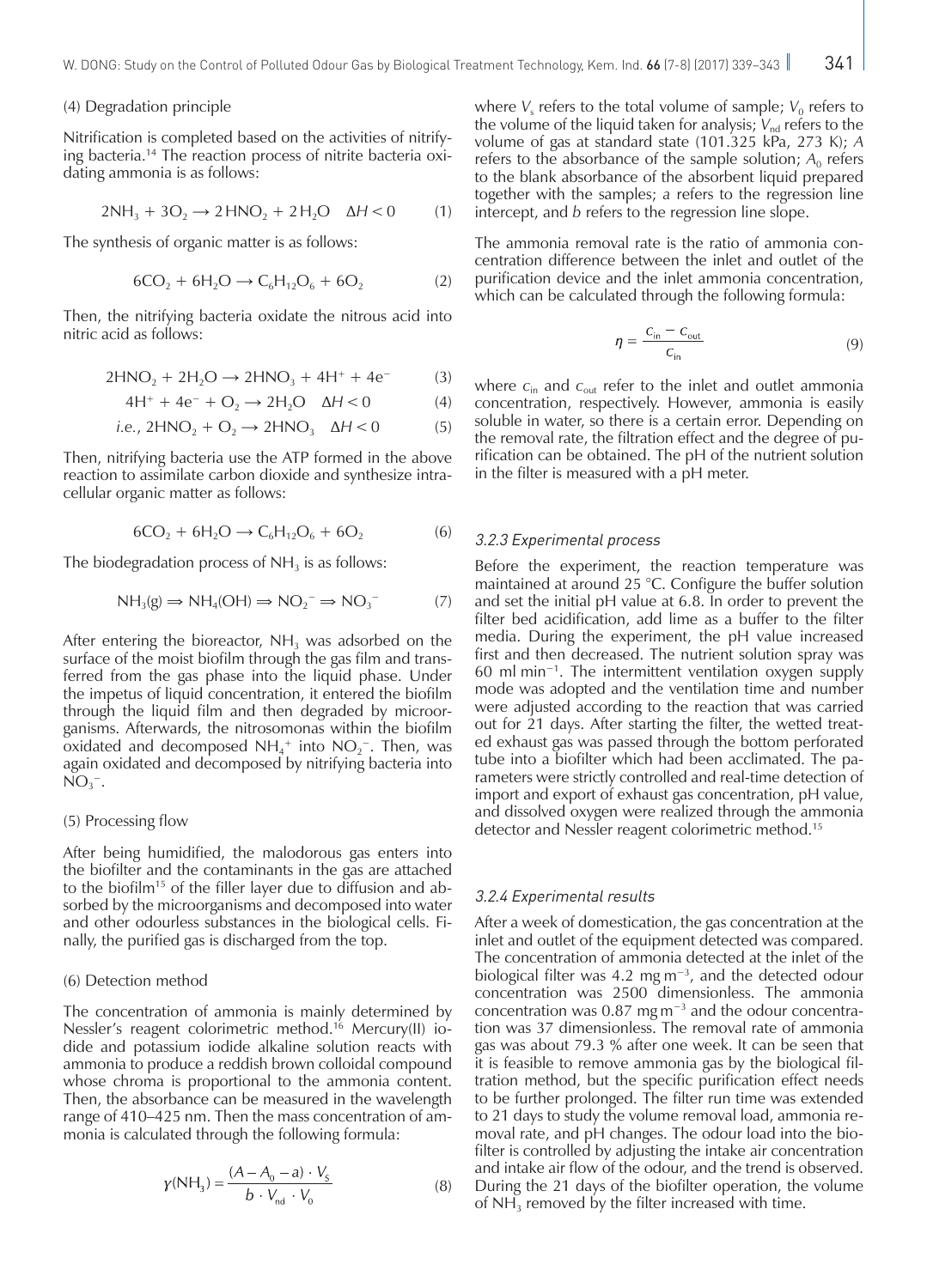

*Fig. 2* – Ammonia removal rate changes

As shown in Fig. 2, during the operation of the filter, the removal rate of  $NH<sub>3</sub>$  increases as the run time increases, because the purification ability is weak at the initial stage since the biofilm is not yet formed. In the meantime, the capacity of the biofilter increases as the biomass increases with time. In the first 9 days, the growing rate is obvious, which is 72 % on the third day, 78.7 % on the sixth day, and 92.4 % on the ninth day, which tends to ease afterwards when the biofilm is basically formed, which marks the end of the start-up phase of the filter. After the biological filter treatment, the removal rate of ammonia is up to 98 %, reaching the odorous pollutant discharge standards.



*Fig. 3* – Nutrient solution pH changes

As shown in Fig. 3, the pH of the circulating nutrient solution shows an obvious trend from increasing to decreasing, which firstly increased to 8.4 on the  $15<sup>th</sup>$  day from the initial value of 6.8, and then decreased to 5.9, gradually turning into acid state. Ammonia is easy to dissolve in water and initial ammonia concentration is too high, while the microbial reaction is slow. Therefore, some odour that is not degraded timely will produce a large number of hydroxide anions after dissolving in water, resulting in an increase in the pH value of the filler in the biological filter. With the further progress of microbial reactions, ammonia will gradually be degraded, with the pH value declining gradually, which will have a direct impact on the growth of microorganisms and the ammonia removal rate.

## 4 Discussion and conclusion

In this paper, the biofiltration method was used to control the ammonia produced during the composting process. After testing, the purification capacity of the biological filter increased with the increase in running time. After treatment of waste gas, the ammonia removal rate was up to 98 %, with no secondary pollution, proving that biological filtration is a clean and efficient pollution control technology. However, there are also problems of long membrane-forming time, acidification of the nutrient solution and waste liquor recovery, *etc*. Therefore, future research needs to be carried out to solve these problems.

#### List of abbreviations and symbols

- *A* absorbance of the sample
- $A_0$  absorbance of the blank absorption liquid
- *a* regression line intercept
- *b* regression line slope
- $c_{\text{in}}$  inlet ammonia concentration
- $c_{\text{out}}$  outlet ammonia concentration
- $V_0$  volume of the liquid taken for analysis
- *V*<sub>nd</sub> volume of gas
- $V_S$  volume of sample
- *γ* mass concentration
- *η* ammonia removal rate

#### References Literatura

- 1. *R. Kikuchi,* Pilot-scale test of a soil filter for treatment of malodorous gas, Soil Use Manage. **16** (3) (2010) 211–214, doi: <https://doi.org/10.1111/j.1475-2743.2000.tb00195.x>.
- 2. *M. Dehghani, M. M. Taghizadeh,* Designing biological filters to eliminate odors in septic tank based on the amount of hydrogen sulphide, Jundishapur J. Health Sci. **5** (2) (2013) 79– 87, url: [http://jjhsci.com/?page=article&article\\_id=26887](http://jjhsci.com/?page=article&article_id=26887).
- 3. *Q. D. Zhang, S. H. Guo, D. F. Zhao,* Treatment of Petrochemical Malodorous Gases by Biofilter Packed with Complex Filler, Adv. Mat. Res. **356-360** (10) (2012) 1298–1301, doi: [https://doi.org/10.4028/www.scientific.net/AMR.356-](https://doi.org/10.4028/www.scientific.net/AMR.356-360.1298) [360.1298](https://doi.org/10.4028/www.scientific.net/AMR.356-360.1298).
- 4. *K. X. Yang, L. Li, J. X. Liu,* Review on biological techniques for treatment of VOCs and odors, Environ. Eng. **34** (3) (2016) 107–111, doi: <https://doi.org/10.13205/j.hjgc.201603022>.
- 5. *O. D. Frutosa, G. Quijanoa, R. Péreza, R. Muñoza*, Simultaneous biological nitrous oxide abatement and wastewater treatment in a denitrifying off-gas bioscrubber, Chem. Eng. J. **288** (2016) 28–37, doi: [https://doi.org/10.1016/j.](https://doi.org/10.1016/j.cej.2015.11.088) [cej.2015.11.088](https://doi.org/10.1016/j.cej.2015.11.088).
- 6. *L. Pharand, M. I. V. Dyke, W. B. Anderson, P. M. Huck*, As-